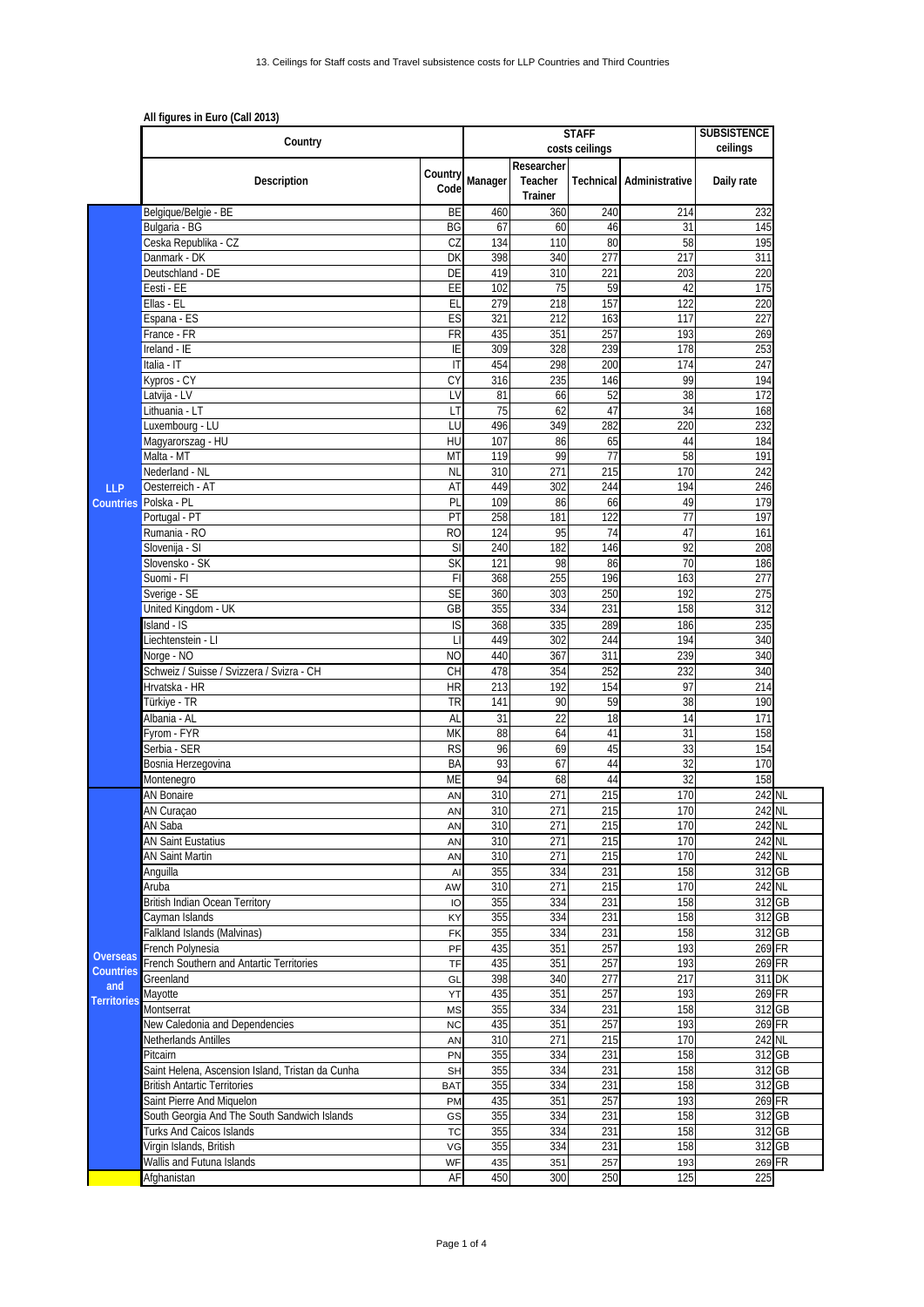| <b>Third</b>     | Algeria                               | DZ              | 450 | 300 | 250 | 125 | 335 |
|------------------|---------------------------------------|-----------------|-----|-----|-----|-----|-----|
|                  | <b>Countries</b> American Samoa       | AS              | 450 | 300 | 250 | 125 | 192 |
|                  | Angola                                | A <sub>O</sub>  | 450 | 300 | 250 | 125 | 387 |
|                  | Antigua And Barbuda                   | AG              | 450 | 300 | 250 | 125 | 230 |
|                  | Argentina                             | AR              | 450 | 300 | 250 | 125 | 298 |
|                  | Armenia                               | AM              | 450 | 300 | 250 | 125 | 128 |
|                  | Australia                             | AU              | 450 | 300 | 250 | 125 | 280 |
|                  | Azerbaijan                            | AZ              | 450 | 300 | 250 | 125 | 310 |
|                  | <b>Bahamas</b>                        | <b>BS</b>       | 450 | 300 | 250 | 125 | 287 |
|                  | Bahrain                               | BH              | 450 | 300 | 250 | 125 | 279 |
|                  | Bangladesh                            | <b>BD</b>       | 450 | 300 | 250 | 125 | 201 |
|                  | Barbados                              | $\overline{BB}$ | 450 | 300 | 250 | 125 | 302 |
|                  | <b>Belarus</b>                        | BY              | 450 | 300 | 250 | 125 | 205 |
|                  |                                       |                 |     |     |     |     |     |
|                  | Belize                                | <b>BZ</b>       | 450 | 300 | 250 | 125 | 213 |
|                  | Benin                                 | <b>BJ</b>       | 450 | 300 | 250 | 125 | 184 |
|                  | <b>Bhutan</b>                         | BT              | 450 | 300 | 250 | 125 | 99  |
|                  | Bolivia, Plurinational State Of       | <b>BO</b>       | 450 | 300 | 250 | 125 | 143 |
|                  | Botswana                              | <b>BW</b>       | 450 | 300 | 250 | 125 | 196 |
|                  | <b>Brazil</b>                         | <b>BR</b>       | 450 | 300 | 250 | 125 | 251 |
|                  | Brunei Darussalam                     | <b>BN</b>       | 450 | 300 | 250 | 125 | 177 |
|                  | Burkina Faso                          | BF              | 450 | 300 | 250 | 125 | 152 |
|                  | Burundi                               | B               | 450 | 300 | 250 | 125 | 160 |
|                  | Cambodia                              | KH              | 450 | 300 | 250 | 125 | 178 |
|                  | Cameroon                              | <b>CM</b>       | 450 | 300 | 250 | 125 | 213 |
|                  | Canada                                | CA              | 450 | 300 | 250 | 125 | 265 |
|                  | Cape Verde                            | CV              | 450 | 300 | 250 | 125 | 194 |
|                  | Central African Republic              | CF              | 450 | 300 | 250 | 125 | 126 |
|                  | Chad                                  | <b>TD</b>       | 450 | 300 | 250 | 125 | 266 |
|                  | Chile                                 | CL              | 450 | 300 | 250 | 125 | 191 |
|                  |                                       | CN              | 450 | 300 | 250 | 125 | 224 |
|                  | China                                 |                 |     |     |     |     |     |
|                  | Colombia                              | CO              | 450 | 300 | 250 | 125 | 208 |
| <b>Third</b>     | Comoros                               | KM              | 450 | 300 | 250 | 125 | 192 |
| <b>Countries</b> | Congo                                 | CG              | 450 | 300 | 250 | 125 | 220 |
|                  | Congo, The Democratic Republic Of The | CD              | 450 | 300 | 250 | 125 | 251 |
|                  | Cook Islands                          | CK              | 450 | 300 | 250 | 125 | 222 |
|                  | Costa Rica                            | <b>CR</b>       | 450 | 300 | 250 | 125 | 185 |
|                  | Côte D'ivoire                         | <b>CI</b>       | 450 | 300 | 250 | 125 | 271 |
|                  | Cuba                                  | CU              | 450 | 300 | 250 | 125 | 168 |
|                  | Djibouti                              | <b>DJ</b>       | 450 | 300 | 250 | 125 | 186 |
|                  | Dominica                              | <b>DM</b>       | 450 | 300 | 250 | 125 | 170 |
|                  | Dominican Republic                    | D <sub>O</sub>  | 450 | 300 | 250 | 125 | 189 |
|                  | Ecuador                               | EC              | 450 | 300 | 250 | 125 | 159 |
|                  | Egypt                                 | EG              | 450 | 300 | 250 | 125 | 236 |
|                  | El Salvador                           | <b>SV</b>       | 450 | 300 | 250 | 125 | 171 |
|                  | <b>Equatorial Guinea</b>              | GQ              | 450 | 300 | 250 | 125 | 337 |
|                  |                                       |                 |     |     |     |     |     |
|                  | Eritrea                               | ER              | 450 | 300 | 250 | 125 | 159 |
|                  | Ethiopia                              | ET              | 450 | 300 | 250 | 125 | 263 |
|                  | Fiji                                  | FJ              | 450 | 300 | 250 | 125 | 156 |
|                  | Gabon                                 | GA              | 450 | 300 | 250 | 125 | 203 |
|                  | Gambia                                | <b>GM</b>       | 450 | 300 | 250 | 125 | 162 |
|                  | Georgia                               | GE              | 450 | 300 | 250 | 125 | 229 |
|                  | Ghana                                 | GH              | 450 | 300 | 250 | 125 | 286 |
|                  | Grenada                               | GD              | 450 | 300 | 250 | 125 | 245 |
|                  | Guam                                  | GU              | 450 | 300 | 250 | 125 | 254 |
|                  | Guatemala                             | GT              | 450 | 300 | 250 | 125 | 201 |
|                  | Guinea                                | GN              | 450 | 300 | 250 | 125 | 226 |
|                  | Guinea-Bissau                         | <b>GW</b>       | 450 | 300 | 250 | 125 | 191 |
|                  | Guyana                                | GY              | 450 | 300 | 250 | 125 | 173 |
|                  | Haiti                                 | HT              | 450 | 300 | 250 | 125 | 222 |
|                  | Honduras                              | HN              | 450 | 300 | 250 | 125 | 168 |
|                  | Hong Kong                             | HK              | 450 | 300 | 250 | 125 | 316 |
|                  | India                                 | IN              | 450 | 300 | 250 | 125 | 244 |
|                  |                                       |                 |     |     |     |     |     |
| <b>Third</b>     | Indonesia                             | ID              | 450 | 300 | 250 | 125 | 190 |
| <b>Countries</b> | Iran, Islamic Republic Of             | IR              | 450 | 300 | 250 | 125 | 214 |
|                  | Iraq                                  | IQ              | 450 | 300 | 250 | 125 | 288 |
|                  | Israel                                | IL              | 450 | 300 | 250 | 125 | 327 |
|                  | Jamaica                               | JM              | 450 | 300 | 250 | 125 | 213 |
|                  | Japan                                 | <b>JP</b>       | 450 | 300 | 250 | 125 | 332 |
|                  | Jordan                                | JO              | 450 | 300 | 250 | 125 | 210 |
|                  | Kazakhstan                            | KZ              | 450 | 300 | 250 | 125 | 310 |
|                  | Kenya                                 | KE              | 450 | 300 | 250 | 125 | 282 |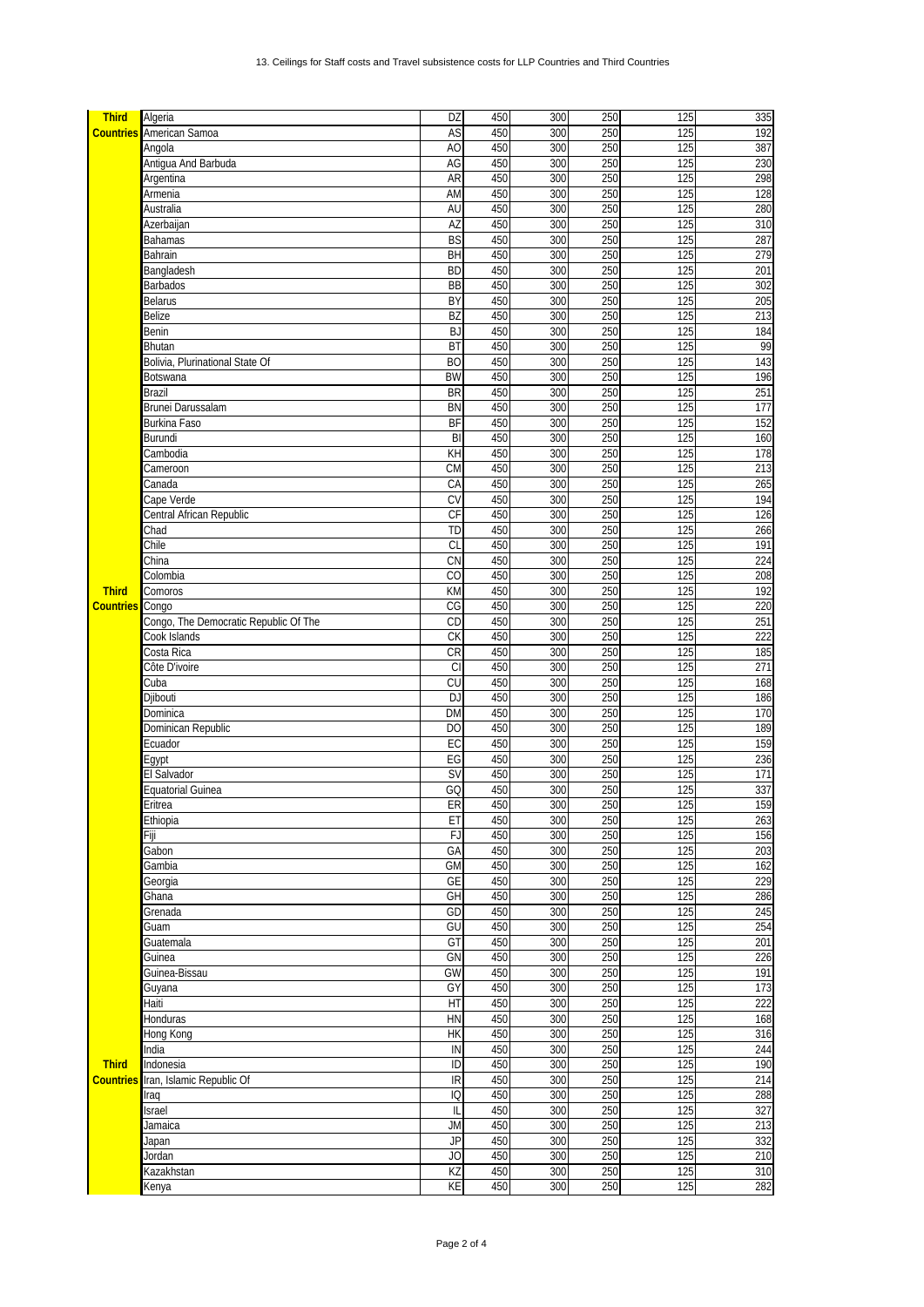|                  | Kiribati                               | KI                   | 450 | 300 | 250 | 125              | 235 |
|------------------|----------------------------------------|----------------------|-----|-----|-----|------------------|-----|
|                  | Korea, Democratic People's Republic Of | KP                   | 450 | 300 | 250 | 125              | 143 |
|                  | Korea, Republic Of                     | KR                   | 450 | 300 | 250 | 125              | 297 |
|                  | Kuwait                                 | <b>KW</b>            | 450 | 300 | 250 | 125              | 293 |
|                  | Kyrgyzstan                             | KG                   | 450 | 300 | 250 | 125              | 381 |
|                  | Laos People's Democratic Republic      | LA                   | 450 | 300 | 250 | 125              | 157 |
|                  | Lebanon                                | LB                   | 450 | 300 | 250 | 125              | 232 |
|                  | Lesotho                                | LS                   | 450 | 300 | 250 | 125              | 126 |
|                  | _iberia                                | LR                   | 450 | 300 | 250 | 125              | 196 |
|                  |                                        |                      |     |     |     |                  |     |
|                  | Libyan Arab Jamahiriya                 | LY                   | 450 | 300 | 250 | 125              | 169 |
|                  | Масао                                  | <b>MO</b>            | 450 | 300 | 250 | 125              | 196 |
|                  | Madagascar                             | MG                   | 450 | 300 | 250 | 125              | 196 |
|                  | Malawi                                 | <b>MW</b>            | 450 | 300 | 250 | 125              | 209 |
|                  | Malaysia                               | MY                   | 450 | 300 | 250 | 125              | 181 |
|                  | Maldives                               | MV                   | 450 | 300 | 250 | 125              | 207 |
|                  | Mali                                   | ML                   | 450 | 300 | 250 | 125              | 228 |
|                  | Marshall Islands                       | MH                   | 450 | 300 | 250 | 125              | 163 |
|                  | Mauritania                             | <b>MR</b>            | 450 | 300 | 250 | 125              | 137 |
|                  | Mauritius                              | MU                   | 450 | 300 | 250 | 125              | 209 |
|                  | Mexico                                 | <b>MX</b>            | 450 | 300 | 250 | 125              | 249 |
|                  | Micronesia, Federated States Of        | <b>FM</b>            | 450 | 300 | 250 | 125              | 143 |
|                  | Moldova, Republic Of                   | <b>MD</b>            | 450 | 300 | 250 | 125              | 182 |
|                  | Monaco                                 | MC                   | 450 | 300 | 250 | 125              | 268 |
|                  | Mongolia                               | <b>MN</b>            | 450 | 300 | 250 | 125              | 164 |
| <b>Third</b>     | Morocco                                | MA                   | 450 | 300 | 250 | 125              | 180 |
|                  | <b>Countries</b> Mozambique            | MZ                   | 450 | 300 | 250 | 125              | 197 |
|                  | Myanmar                                | MM                   | 450 | 300 | 250 | 125              | 158 |
|                  | Namibia                                | <b>NA</b>            | 450 | 300 | 250 | 125              | 127 |
|                  |                                        |                      | 450 |     | 250 | 125              |     |
|                  | Nauru                                  | <b>NR</b>            |     | 300 |     |                  | 144 |
|                  | Nepal                                  | <b>NP</b>            | 450 | 300 | 250 | 125              | 122 |
|                  | New Zealand                            | NZ                   | 450 | 300 | 250 | 125              | 283 |
|                  | Nicaragua                              | <b>NI</b>            | 450 | 300 | 250 | 125              | 136 |
|                  | Niger                                  | <b>NE</b>            | 450 | 300 | 250 | 125              | 180 |
|                  | Nigeria                                | <b>NG</b>            | 450 | 300 | 250 | 125              | 219 |
|                  | Niue                                   | <b>NU</b>            | 450 | 300 | 250 | 125              | 128 |
|                  | Oman                                   | <b>OM</b>            | 450 | 300 | 250 | 125              | 287 |
|                  | Pakistan                               | PK                   | 450 | 300 | 250 | 125              | 167 |
|                  | Palau                                  | PW                   | 450 | 300 | 250 | 125              | 158 |
|                  | Panama                                 | PA                   | 450 | 300 | 250 | 125              | 193 |
|                  | Papua New Guinea                       | PG                   | 450 | 300 | 250 | 125              | 427 |
|                  | Paraguay                               | PY                   | 450 | 300 | 250 | 125              | 188 |
|                  | Peru                                   | PE                   | 450 | 300 | 250 | 125              | 178 |
|                  | Philippines                            | PH                   | 450 | 300 | 250 | 125              | 188 |
|                  | Puerto Rico                            | PR                   | 450 | 300 | 250 | 125              | 245 |
|                  | Qatar                                  | QA                   | 450 | 300 | 250 | $\overline{125}$ | 321 |
|                  | <b>Russian Federation</b>              | <b>RU</b>            | 450 | 300 | 250 | 125              | 435 |
|                  |                                        |                      |     |     |     |                  |     |
|                  | Rwanda                                 | <b>RW</b>            | 450 | 300 | 250 | 125              | 248 |
|                  | Saint Kitts And Nevis                  | KN                   | 450 | 300 | 250 | 125              | 206 |
|                  | Saint Lucia                            | LC                   | 450 | 300 | 250 | 125              | 226 |
|                  | Saint Vincent And The Grenadines       | VC                   | 450 | 300 | 250 | 125              | 226 |
|                  | Samoa                                  | WS                   | 450 | 300 | 250 | 125              | 138 |
|                  | Sao Tome And Principe                  | <b>ST</b>            | 450 | 300 | 250 | 125              | 272 |
|                  | Saudi Arabia                           | SA                   | 450 | 300 | 250 | 125              | 335 |
|                  | Senegal                                | SN                   | 450 | 300 | 250 | 125              | 225 |
|                  | Seychelles                             | SC                   | 450 | 300 | 250 | 125              | 261 |
| <b>Third</b>     | Sierra Leone                           | SL                   | 450 | 300 | 250 | 125              | 225 |
| <b>Countries</b> | Singapore                              | SG                   | 450 | 300 | 250 | 125              | 340 |
|                  | Solomon Islands                        | $\mathsf{SB}\xspace$ | 450 | 300 | 250 | 125              | 151 |
|                  | Somalia                                | S <sub>O</sub>       | 450 | 300 | 250 | 125              | 118 |
|                  | South Africa                           | ZΑ                   | 450 | 300 | 250 | 125              | 210 |
|                  | Sri Lanka                              | LK                   | 450 | 300 | 250 | 125              | 158 |
|                  | Sudan                                  | SD                   | 450 | 300 | 250 | 125              | 214 |
|                  |                                        | <b>SR</b>            | 450 | 300 | 250 | 125              | 158 |
|                  | Suriname                               | <b>SZ</b>            | 450 | 300 | 250 |                  | 175 |
|                  | Swaziland                              |                      |     |     |     | 125              | 271 |
|                  | Syrian Arab Republic                   | $\overline{SY}$      | 450 | 300 | 250 | 125              |     |
|                  | Tajikistan                             | TJ                   | 450 | 300 | 250 | 125              | 145 |
|                  | Tanzania, United Republic Of           | TZ                   | 450 | 300 | 250 | 125              | 229 |
|                  | Thailand                               | TН                   | 450 | 300 | 250 | 125              | 176 |
|                  | Timor-Leste                            | TL                   | 450 | 300 | 250 | 125              | 148 |
|                  | Togo                                   | TG                   | 450 | 300 | 250 | 125              | 176 |
|                  | Tokelau                                | ΤK                   | 450 | 300 | 250 | 125              | 59  |